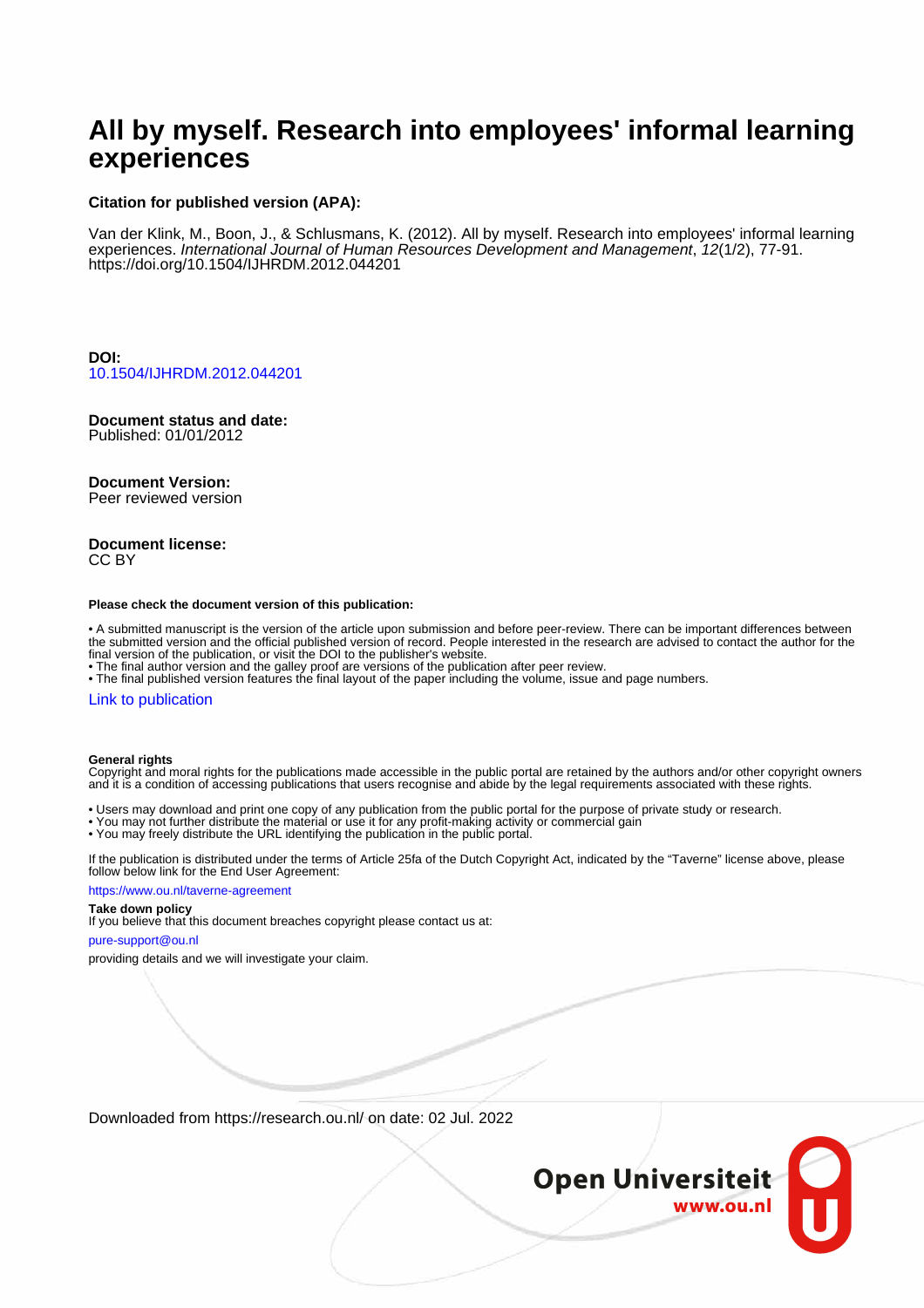## **All by myself. Research into employees' informal learning experiences**

## Marcel van der Klink\*, Jo Boon and Kathleen Schlusmans

Open University of the Netherlands, Heerlen, PO Box 2960, 6401 DL Heerlen, The Netherlands E-mail: Marcel.vanderklink@ou.nl E-mail: Jo.boon@ou.nl E-mail: Kathleen.schlusmans@ou.nl \*Corresponding author

**Abstract:** Informal learning is seen as an important phenomenon in the contemporary era of lifelong learning. This study examined informal learning activities and its outcomes as well as the factors that influenced, either positively or negatively, informal learning. In total 24 employees of the Dutch Open University were interviewed about their main informal learning experiences over the last two years. Findings revealed that the majority of the informal learning outcomes are skill-based, generic and applicable in a larger cluster of jobs than participants' present jobs. Participants favoured learning activities that allow high levels of internal locus of control. The main stimulus for informal learning lies in the changing demands of their daily job. Other organisational, job and employee characteristics, such as age, job tenure, attitude of supervisor and colleagues, hardly influenced participants' informal learning. The article concludes with some critical remarks on the value of informal learning from the perspective of lifelong learning.

**Keywords:** Informal learning; transfer of learning; lifelong learning; factors affecting informal learning.

**Reference** to this paper should be made as follows: Van der Klink, M., Boon, J. and Schlusmans, K. (2012) 'All by myself. Research into employees' informal learning experiences', *Int. J. Human Resources Development and Management*, Vol. 12, Nos. 1/2, pp.77–91.

**Biographical notes:** Marcel van der Klink is an Associate Professor at the Centre of Learning Sciences and Technology (Celstec) of the Open University of the Netherlands. His research focuses on various aspects of human resource development, including assessment and e-learning. He is the co-author of several books, and special issues and many articles and papers. He is a member of the editorial board of *Human Resource Development International and Impact*, a journal specialised in e-learning in the workplace.

Jo Boon is the HRM Manager at the Centre of Learning Sciences and Technology (Celstec) of the Open University of the Netherlands. At the same time she works as an Associate Professor at Celstec. Her research focuses on professional development and learning.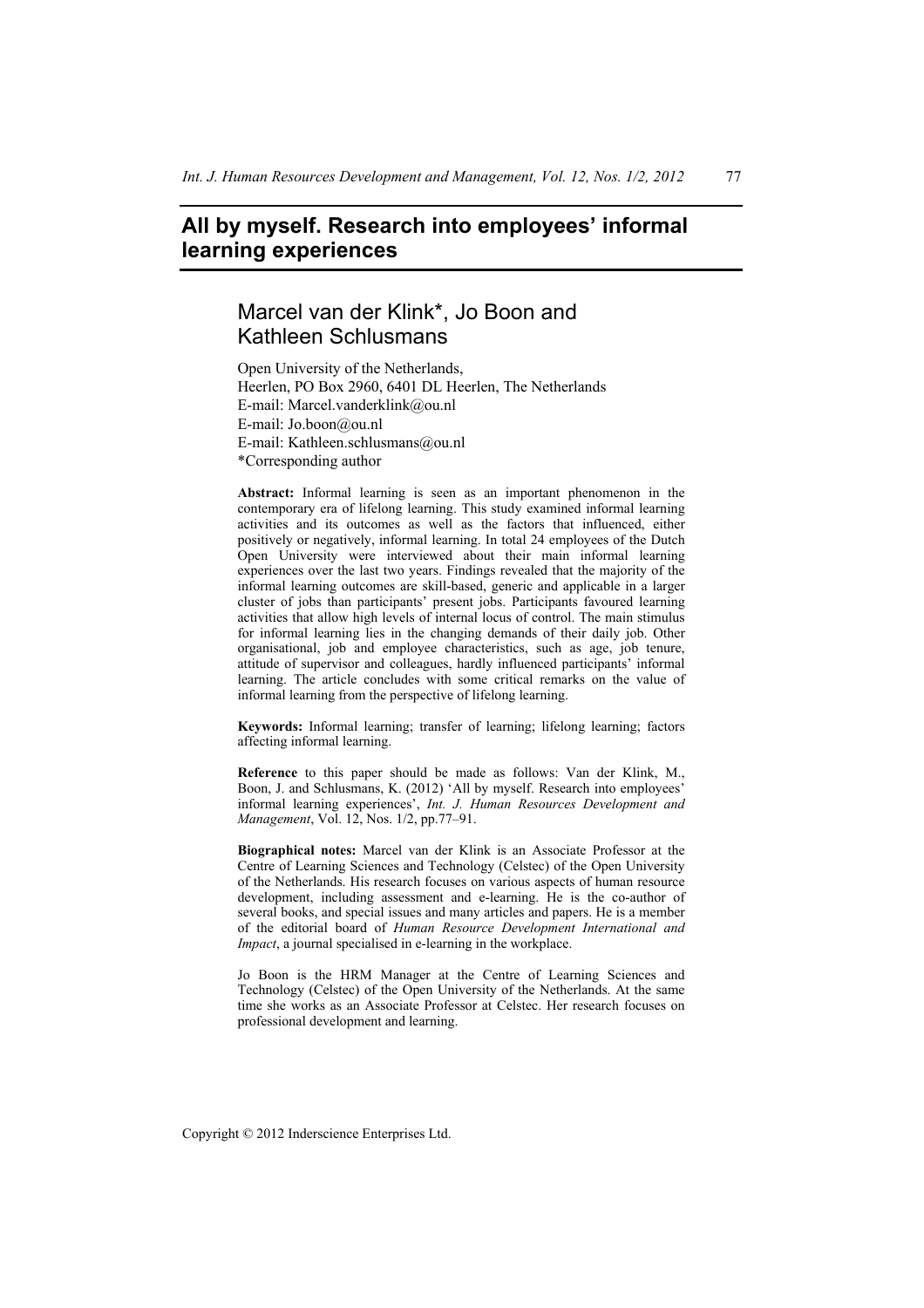Kathleen Schlusmans is currently the Manager of Educational Innovation and Quality Assurance at the Open University of the Netherlands. Her work focuses on providing open and flexible lifelong learning opportunities for adult learners. Her interests include instructional design, e-learning and open educational resources.

### **1 Introduction**

Over the last 30 years several studies contributed to our understanding of the significance of informal learning in everyday life. Very well known is, for example, the research of Tough (1979) on everyday learning experiences of adults who were engaged in self-defined and self-guided learning projects. Tough discovered that adults are able to structure their own learning by setting goals, undertaking activities and evaluating outcomes of their learning activities. Another well-known study on informal learning that enhanced our understanding of this phenomenon was conducted by Lave and Wenger (1991) who reported detailed descriptions on how in various vocations learning is embedded in the active participation in everyday working experiences. Those studies showed that formal learning only represents a minor fraction of the learning that takes place in the workplace. Some studies attempted to foster the scope of informal learning, like Marsick's study (2006) who argued that 60% to 80% of the learning in today's workplace occurs informally, whereas Canadian national surveys revealed that even 82% of the employees considered themselves to be engaged in job-related informal learning with an average of six hours a week (Livingstone and Eichler, 2005).

Informal learning has become commonplace; in the literature, numerous synonyms can be found, such as incidental learning, learning 'en passant', non formal learning, experiential learning, action learning, tacit knowing (Marsick and Volpe, 1999). In the early nineties of the last century, informal learning and formal learning were perceived as two distinct categories. Nowadays there seems to establish growing understanding among scholars for considering informal learning and formal learning as both ends of a continuum (Van der Klink and Streumer, 2004) and the issue of definition seems to become less manifest in present scholarly discussions. This article adopts the definition of Marsick and Volpe (1999) who defined informal learning by using six characteristics:

- 1 integrated with work and daily routine
- 2 triggered by an internal or external jolt
- 3 not highly conscious
- 4 often haphazard and influenced by change
- 5 an inductive process of reflection and action
- 6 linked to the learning with others.

Since informal learning can be considered as one of the main vehicles for lifelong learning this article attempts to contribute to our understanding of the what, why and how of employees' informal learning experiences. The article presents a study on the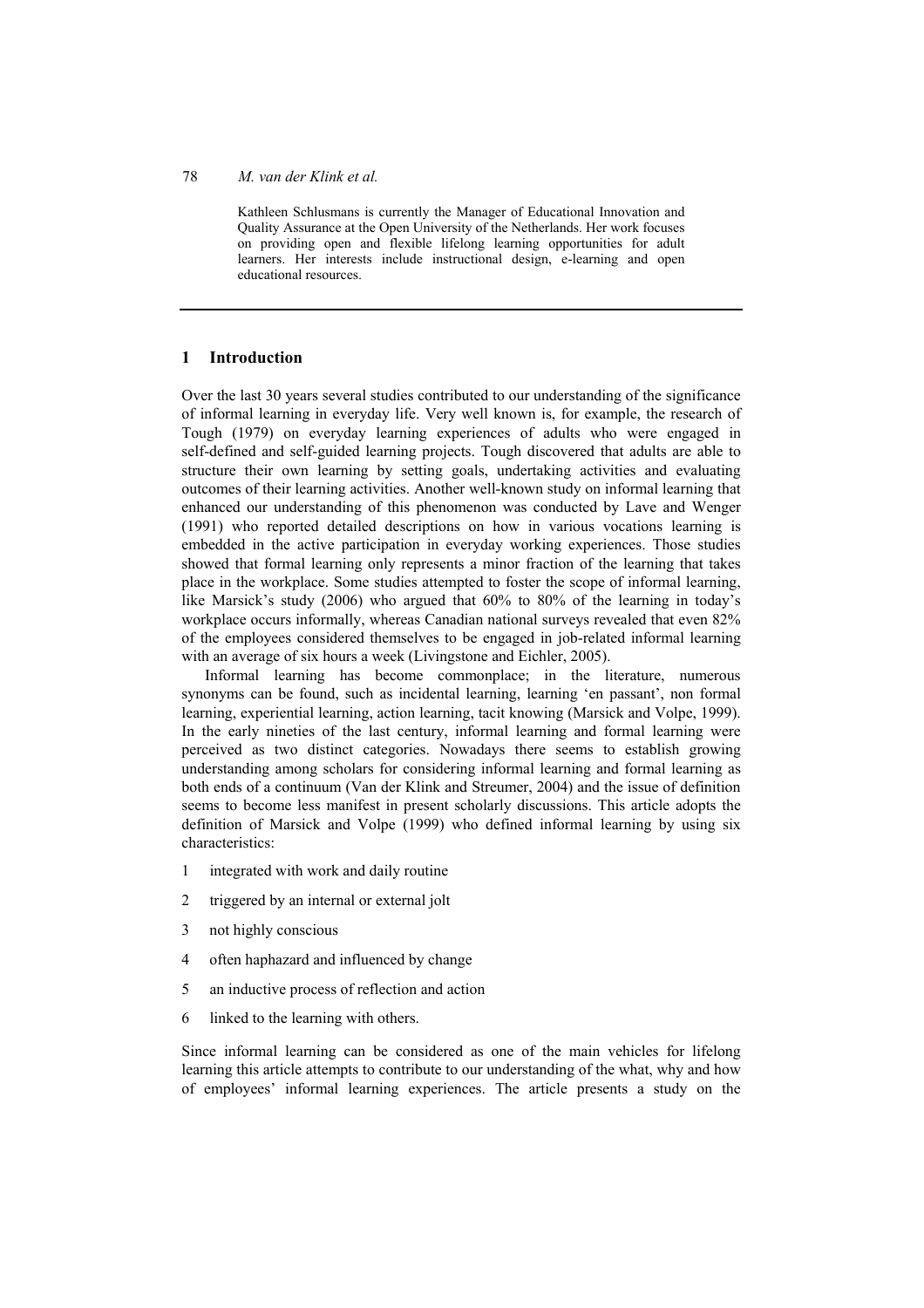workplace learning experiences of university employees, academic and non-academic staff and on the factors that contribute, positively or negatively, to their informal learning.

### **2 Factors influencing informal learning**

What and how employees learn informally is to a large extent connected to individual factors and factors embedded in the workplace itself. Here both categories of factors will be briefly discussed.

Studies conducted by Van Woerkom (2003), Koopmans (2006), and Knight et al. (2006) offer interesting insights into professionals' informal learning experiences. These studies stress informal learning as a partly deliberate, staged, and iterative process. Content and quality of the informal learning depends to a considerable extent, on the presence of three learning competences:

- 1 reflection
- 2 preparation of learning by goal setting
- 3 monitoring of learning activities.

Informal learning experiences often start with the *reflection* on a situation or problem which allows the learner to go beyond a 'taken for granted' perspective and to consider goals and necessary actions to achieve these goals (Jarvis, 1987). Though reflection is crucial, it is not sufficient since reflection as such does not lead to change. Reflection needs to be followed by *goal setting* and then followed by *monitoring* while carrying out learning activities to assure that particular learning goals are really achieved (Zimmerman, 2006).

It is important to emphasise that not all informal learning experiences can be characterised as planned learning experiences that resembles the sequence of reflection, goals and monitoring. Based on interviews with 78 learners, Spear and Mocker (1984) demonstrated that conscious and deliberate planning of learning activities is even quite rare. As Ellinger (2004) concluded in her review, learners more often respond to circumstances and events rather than planning carefully in advance their courses of actions. Many informal learning experiences occur as a side-effect of some other activity and it even occurs although employees are not always conscious of it and they do not intentionally seek for learning experiences. Since informal learning is partly tacit, learners do not always recognise what they actually have learned. In many cases adults experience considerable difficulties with recalling, evaluating and discussing their own informal learning experiences since they do not define informal learning as 'learning' but as 'working' or as 'problem solving' (Nijhof et al., 2006).

In addition to abovementioned learning competences, individual and organisational characteristics affect employees' informal learning. Raemdonck (2006) reported that adults differ strongly in their competences to perform as self-directed learners in the workplace. The assumption that educational background correlates strongly with self-directed learning in the workplace was not confirmed in her studies. Thus a higher education degree is not a guarantee for adults' self-directedness. Comparable findings were reported by Van der Heijden et al. (2009) which did not demonstrate either a strong relationship between educational levels on the one hand and the nature and amount of informal learning on the other hand. It is more likely that the attitude toward being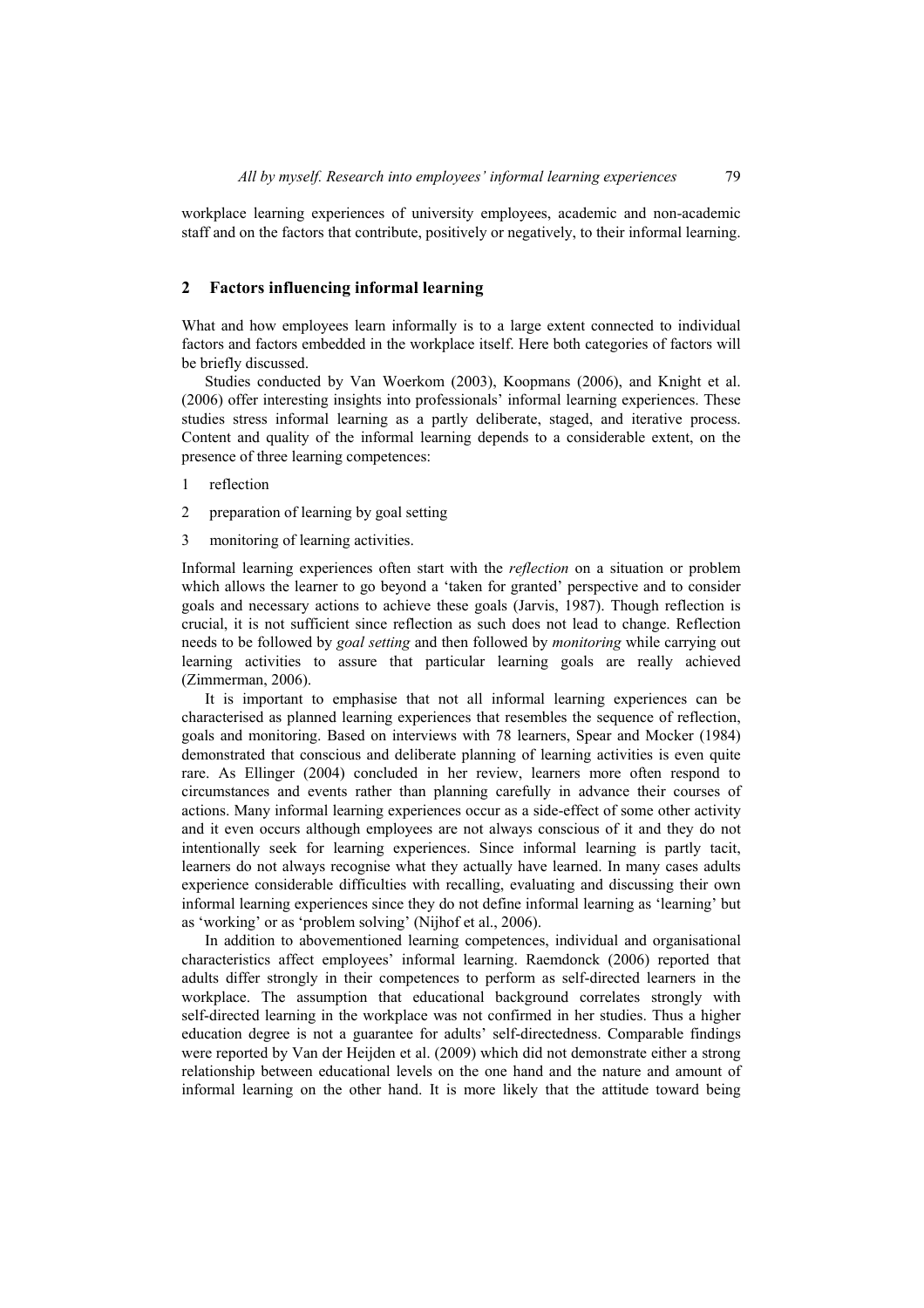engaged in learning and experimenting affects the willingness to learn informally (Onstenk, 2004). Evidence suggests that a proactive personality and a will to seek for and utilise available opportunities for learning contribute significantly to employees' readiness for informal learning at work (Van Eekelen et al., 2006).

Numerous organisational factors shape informal learning in the workplace. Research studies into workplace learning point at the significance of

- a feedback and support of co-workers and managers respectively
- b the learning climate (acceptance and time for experimenting on the job)
- c workload
- d autonomy in the performance of tasks and duties (see for example Ashton, 2004; Skule, 2004; Van der Klink and Streumer, 2004).

Though organisational conditions to learn informally at work differ strongly between jobs, companies and branches, there seems to exist a broadly shared understanding that contemporary workplaces do not provide sufficient space to reflect thoroughly on work, learning and career (Boud, 2006). A shift in responsibility from the workplace (employer) to the individual (employee) can be seen, this explains the rise of all kinds of initiatives to enhance opportunities for informal learning. This underscores the fact that most workplaces do not allow workers to consider thoroughly opportunities for their own informal learning (Poell, 2006; Tjepkema, 2003).

To sum up, it may be stated that informal learning is one of the main vehicles for lifelong learning and there are many factors that are linked to employees' informal learning. This study focuses on employees' informal learning activities, its outcomes and the factors that influence their informal learning. After a brief description of the applied methodology the main findings of this study will be presented, followed by some concluding remarks.

#### **3 Research questions and methodology**

This study seeks to address the following questions:

- 1 What kinds of learning activities and learning outcomes are reported?
- 2 Is informal learning perceived as an effective way of learning?
- 3 To what extent do participants make use of learning competences, such as reflection, goal setting, monitoring and pro-activity for steering their own informal learning?
- 4 What is the impact of job, organisational and employee characteristics on the reported learning activities and its outcomes?

All participants were employed at the Open University of the Netherlands. A stratified sample was used, involving 12 employees working in academic jobs and 12 in non-academic jobs. Male (12) and female (12) participants were equally divided over both types of job positions. Participants were selected from different departments/faculties of the university.

It was decided to opt for semi-structured interviews covering the following topics: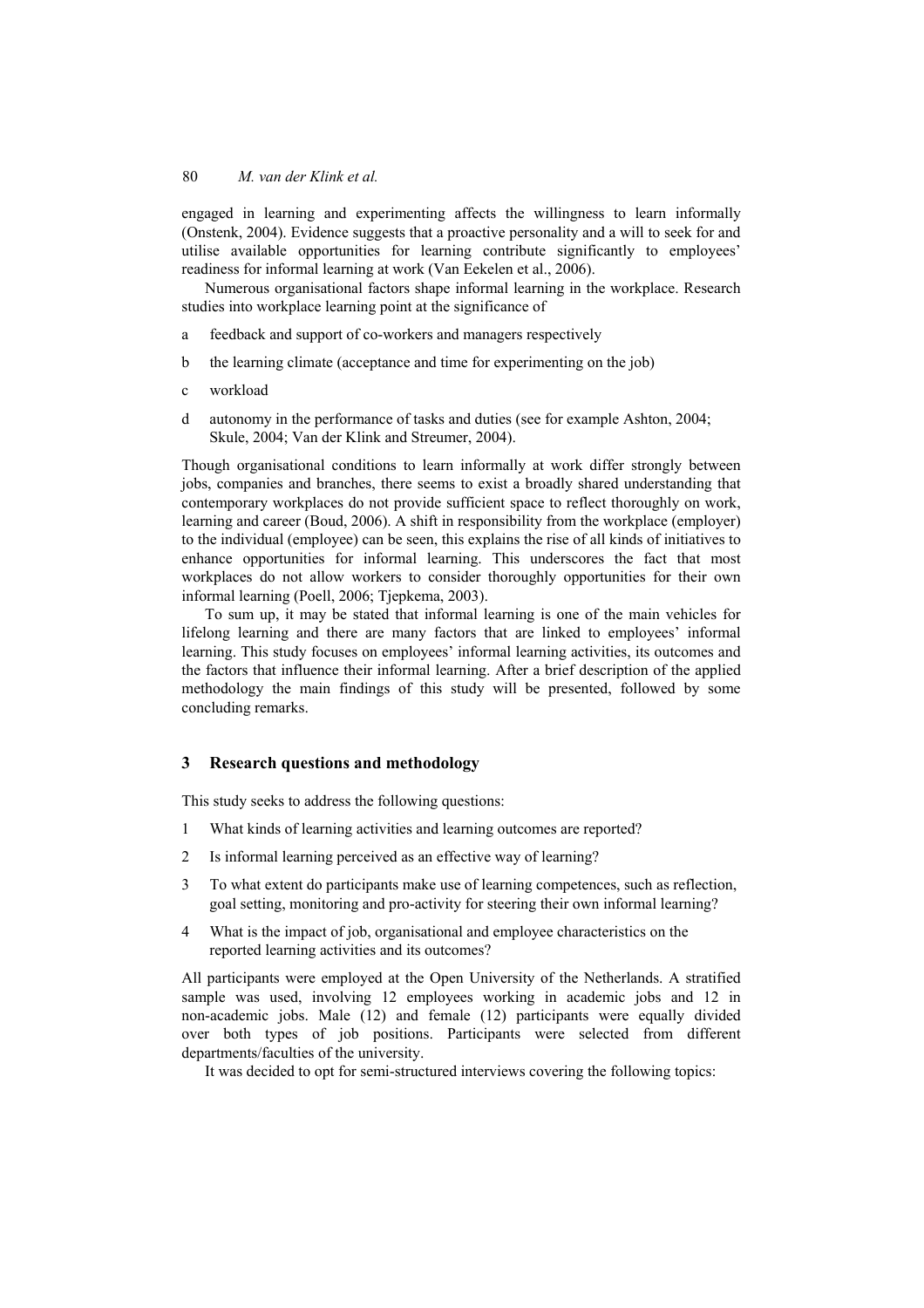- 1 employee characteristics, such as gender, education level, job tenure, career and age
- 2 learning outcomes, participants' recall of their most significant informal learning experiences in the last two years
- 3 learning activities: all the activities undertaken to achieve the learning outcomes
- 4 organisational and job characteristics such as job tasks and recent changes in job tasks, and other circumstances that likely impact participants' informal learning (e.g., work pressure, behaviour manager)
- 5 participants' ratings of their learning competences on a scale varying from 1 = not present to  $3$  = high level.

The first six interviews were used to pilot the interview scheme, resulting in minor changes in the phrasing and order of the interview topics. All participants accepted the invitation for a face-to-face interview. They received the interview scheme beforehand to allow for preparation. The interviews which lasted about an hour, took place during the months April to June 2008. The participants received a written report of the interview to check for accuracy.

All the data were grouped per interview question. The three researchers analysed the data through the lens of tracing similarities, trends and patterns. Some of the participants' answers were scored with the use of pre-defined categories. This was performed for the types of learning outcomes (these were distinguished into three categories:  $1 =$  knowledge,  $2 =$  skills and  $3 =$  attitudes), and the transferability of the learning outcomes (1 = specific/job related, 2 = generic, 3 = very generic). Here some additional explanation on this scoring will be given. Examples of learning experiences that were grouped into the category 'skills' are, for example, learning editorial duties or learning how to handle the new software in the lending library. These examples show that in this study the notion of skills is not restricted to routine skills with low complexity. Skills usually are quite complex and require the application of all kinds of (advanced) knowledge on facts, procedures etcetera. Learning outcomes in the category 'attitude' have in common that they refer to change in perceptions, values etcetera. An example in this study is: becoming more extraverts in contacts with others. Examples of learning outcomes that were classified as 'knowledge' were: learning to better understand organisational change processes, or to have more insights into the latest views on assessments.

The scoring of the qualitative data in pre-defined categories was performed mutually by the three researchers. In all cases they were able to agree upon the scoring, however, the classification of the learning outcomes into knowledge, skills and attitudes appeared to be rather complex. Next, researchers' scores were stored in a spss file which allowed performing additional non-parametric analyses in order to seek for learning patterns.

Finally variables were computed for learning activities. The number of times a participant mentioned a particular learning activity was grouped into one variable. Thus when a participant mentioned, for example, three learning outcomes and for acquiring each learning outcome he applied individual learning by doing, then his total score on this variable is 3. Computing these new variables was restricted to the three most often applied learning activities that were reported by the participants.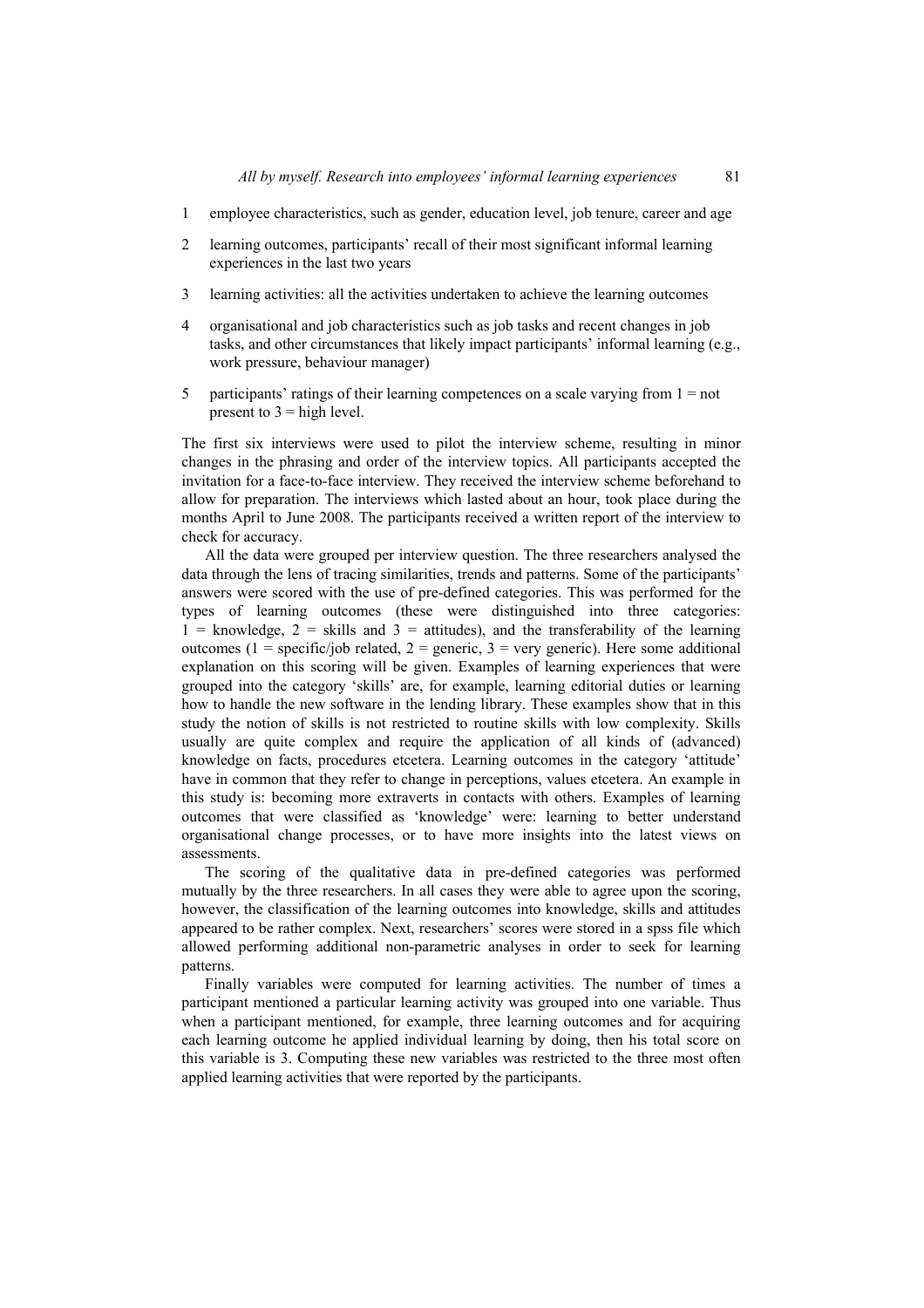#### **4 Results**

Here we present our findings on an aggregated level. First we will present the findings grouped into the various categories of variables, followed by more in-depth analyses to explore possible relationships between variables.

#### *4.1 Employee characteristics*

Half of the participants had worked over ten years at this university, and on average performed their current job for about six years. The average age was 48 but only four participants were younger than 40. Participants with non-academic jobs were employed in various kinds of jobs, like secretary, assistant manager or project manager. Participants with academic jobs were mainly employed as assistant or associate professor. All participants, except one, attended some form of higher education. When participants were asked to compare their present job with their job two years ago, their answers indicated that in general their job tasks did not really change significantly but 13 participants mentioned some modest changes in the content of their job.

#### *4.2 Learning outcomes*

Participants were invited to recall two or three significant informal learning experiences they were engaged in during the last two years and to indicate the reasons and motives for these learning experiences. Although some of them expressed that this was a tough question all of them were able to recall at least two significant learning experiences. In total, they recalled 64 learning outcomes. Participants' answers showed, without any exception, that learning endeavours were closely related to their current job tasks and by the changes that occurred in these tasks: *'My work demanded it'* or similar expressions were used by the vast majority of participants:

"You run into things you cannot do or you don't know and you are the one who is bothered by this. So you have to start learning …"

"Stress was the main reason for starting to learn, because I did all these work activities in a parallel order. Then I decided to involve my students in my own research activities and so I managed to establish some synergy between my various job tasks"

The content of participants' learning experiences showed a broad range, from learning to be able to perform a very advanced and complex statistical procedure to learning to being able to put things more into perspective. In total, participants mentioned 17 learning outcomes that were labelled by the three researchers as knowledge, 35 and 12 were respectively labelled as skills and attitudes.

Next learning outcomes were distinguished into the degree of transferability, indicating the degree in which the achieved learning outcome is also transferable to other jobs than participants' current jobs. Fifteen learning outcomes were labelled as specific/job related, 28 as generic and 21 were perceived as very generic. Very generic implies that these learning outcomes can be applied into a large number of jobs in different branches and sectors. A project management skill is an example of a learning outcome that was labelled as very generic. The findings regarding the nature and the transferability of the learning outcomes are summarised in Table 1.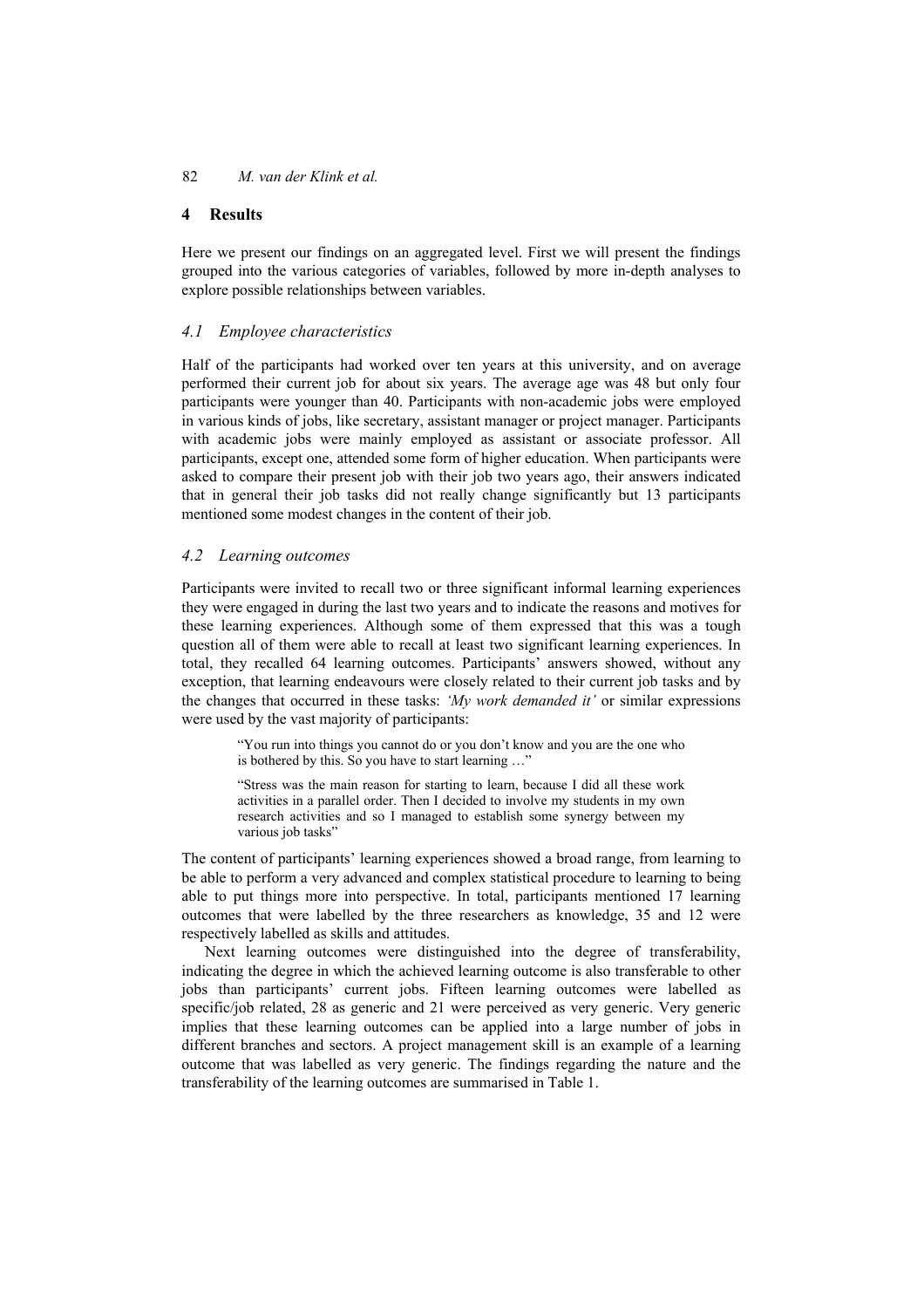|           | Specific/job related | Generic | Very generic | Total |
|-----------|----------------------|---------|--------------|-------|
| Knowledge | 10                   |         |              |       |
| Skills    |                      |         | 10           | 35    |
| Attitudes |                      |         | 10           | 12    |
| Total     | 15                   | 28      |              | 64    |

**Table 1** The nature of the learning outcomes and their transferability

More than half the outcomes (35 of 64) were classified as skills. Learning outcomes in the categories knowledge and attitudes were both responsible for about 20% of the reported outcomes. The classifications of the transferability of the outcomes indicate that about one fourth of the outcomes were only applicable in respondents' current job whereas 49 outcomes were labelled as generic or very generic, respectively.

#### *4.3 Learning activities*

Participants were asked to recall the learning activities which were most significant for acquiring their reported learning outcomes. During the interviews we invited them first to recall spontaneously and afterwards we presented them a list of learning activities to choose from, to a maximum of three activities in total per learning outcome. The top three of learning activities consists of individual learning by doing (mentioned 32 times), talking to colleagues (mentioned 29 times), and reading literature or websites (mentioned 26 times), respectively. Table 2 presents the three most applied learning activities, related to the three different types of learning outcomes.

Table 2 The most frequent applied learning activities divided over the three types of learning outcomes

|                                 | Knowledge | Skills | <i>Attitudes</i> | Total |
|---------------------------------|-----------|--------|------------------|-------|
| Individual learning by doing    |           | 20     |                  | 32    |
| Talking to colleagues           |           | 15     |                  | 29    |
| Reading literature and websites |           |        |                  | 26    |

The figures displayed in Table 2 demonstrate that individual learning by doing is predominantly performed for acquiring skill-based learning outcomes. Talking to colleagues is a frequent applied activity, irrespectively the nature of the learning outcome, while reading literature and websites is frequently applied for learning outcomes that belong to the categories knowledge and skills, respectively.

Though some activities were often mentioned by the participants, others were hardly mentioned at all, like participation in projects (mentioned three times), discussions in the own team, and e-mailing to colleagues (both mentioned two times).

When asked to consider the effectiveness of their informal learning activities, participants' responses were mixed. Some participants felt that they had learned much more and more effectively too than they would have in a course or workshop:

"The thing I learned, I could never have learned in a formal setting"

"I'm very satisfied with what I've learned. I have the feeling that I'm so competent because I have to find out it all by myself"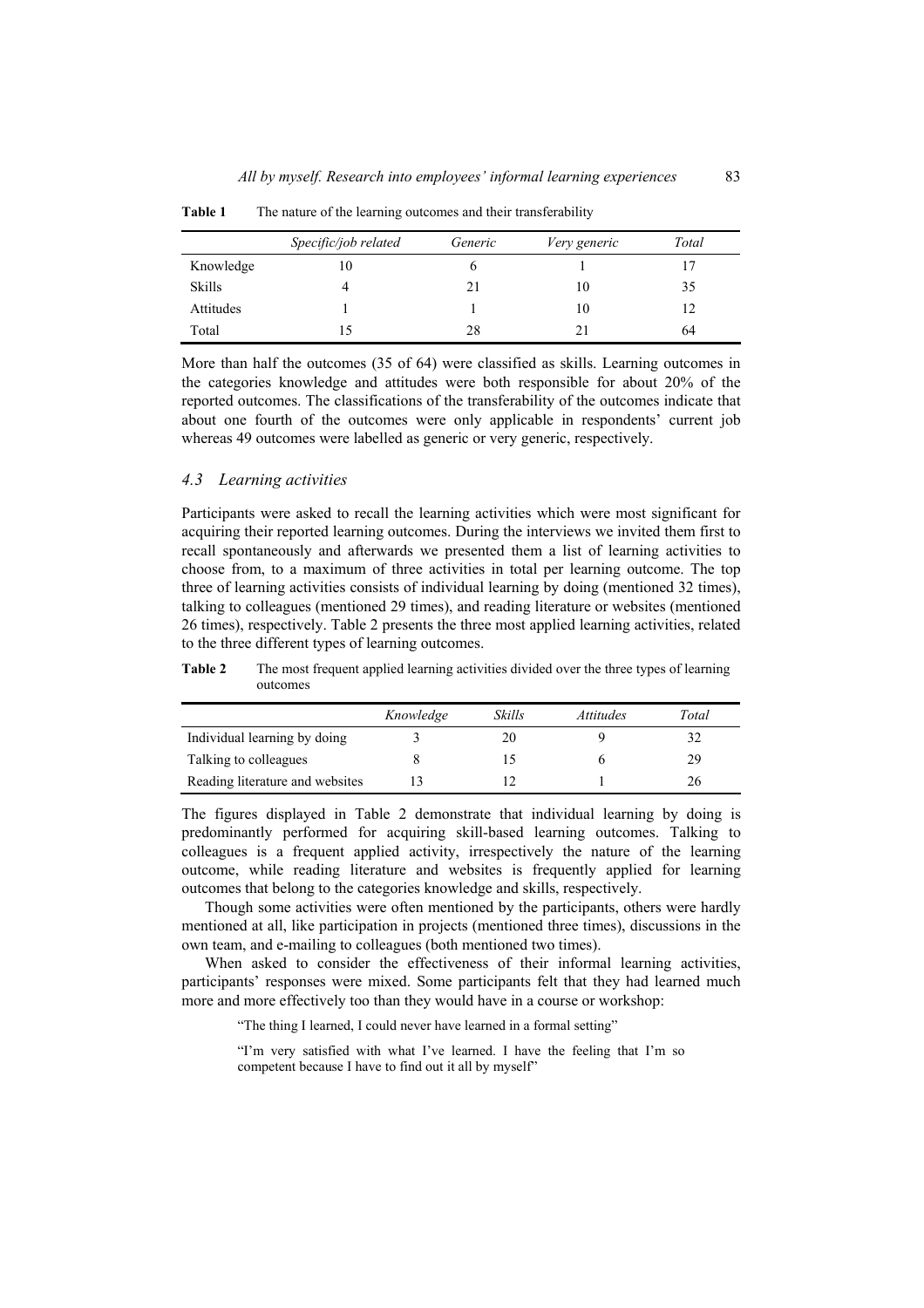Others, however, felt that it would have been more productive if they had started with a short workshop were the tricks of the trade were presented:

 "I just jumped in, but looking back it would have been better if someone had warned me and had given me some advice on how to go about."

In some interviews participants mentioned their work environments did not provide sufficient encouragements for undertaking learning activities at work:

"I sense I miss some things. I have an autonomous job and no colleagues with similar job tasks. So there is no one in this department I can turn to for collegial discussions about my work."

#### *4.4 Learning competences*

Participants were asked to evaluate their own learning competences for informal learning on a scale from 1 (absent/low) to 3 (high). The findings revealed they felt in general competent in reflection (mean 2.35) and pro-activity (mean 2.52), but far less so in setting goals (mean 1.79) and monitoring the course of their learning activities (mean 1.61). Monitoring was only mentioned in relation to performance appraisal activities and it turned out that participants only monitored their (informal) learning activities when asked to do so. As far as setting goals was concerned participants felt they should spend more time and effort on setting goals but they did not do it:

> "'I am not very good at setting goals, there are too many things I like and I do not make enough choices. If I set myself goals, but they are quite vague, I do not really decide where I want to go in my career and deliberately align my learning goals… Maybe I should do this more."

Non-parametric correlations (Spearman's rho, two-tailed) showed some interrelatedness between learning competencies. Pro-activity correlated positively with monitoring  $(r = .53, p < .01)$ . Some of the observed correlation coefficients did not reveal strong links but can nevertheless be considered as trends. This was the case for the relationship between pro-activity and setting goals ( $r = .39$ ,  $p < .07$ ) and monitoring that correlated positively with setting goals ( $r = .36$ ,  $p < .09$ ).

#### *4.5 Organisational conditions*

Participants were invited to reflect on the three most important organisational factors that contributed, positively or negatively, to their informal learning. It was interesting to note that the same factors can have a positive or a negative influence on learning. Factors with a positive influence outweigh the negative ones.

The most important often reported positive factor is the content of the job itself (20), this determines most if people learn or not. The second one is the behaviour of participant's manager (ten), followed by perceived career possibilities (eight) and behaviour of participants' team members (seven).

The most important negative factor is pressure at work (seven) which results in not having sufficient time to learn:

"Everything has to be task-related and sometimes you learn more if you can talk about other things as well with your colleagues'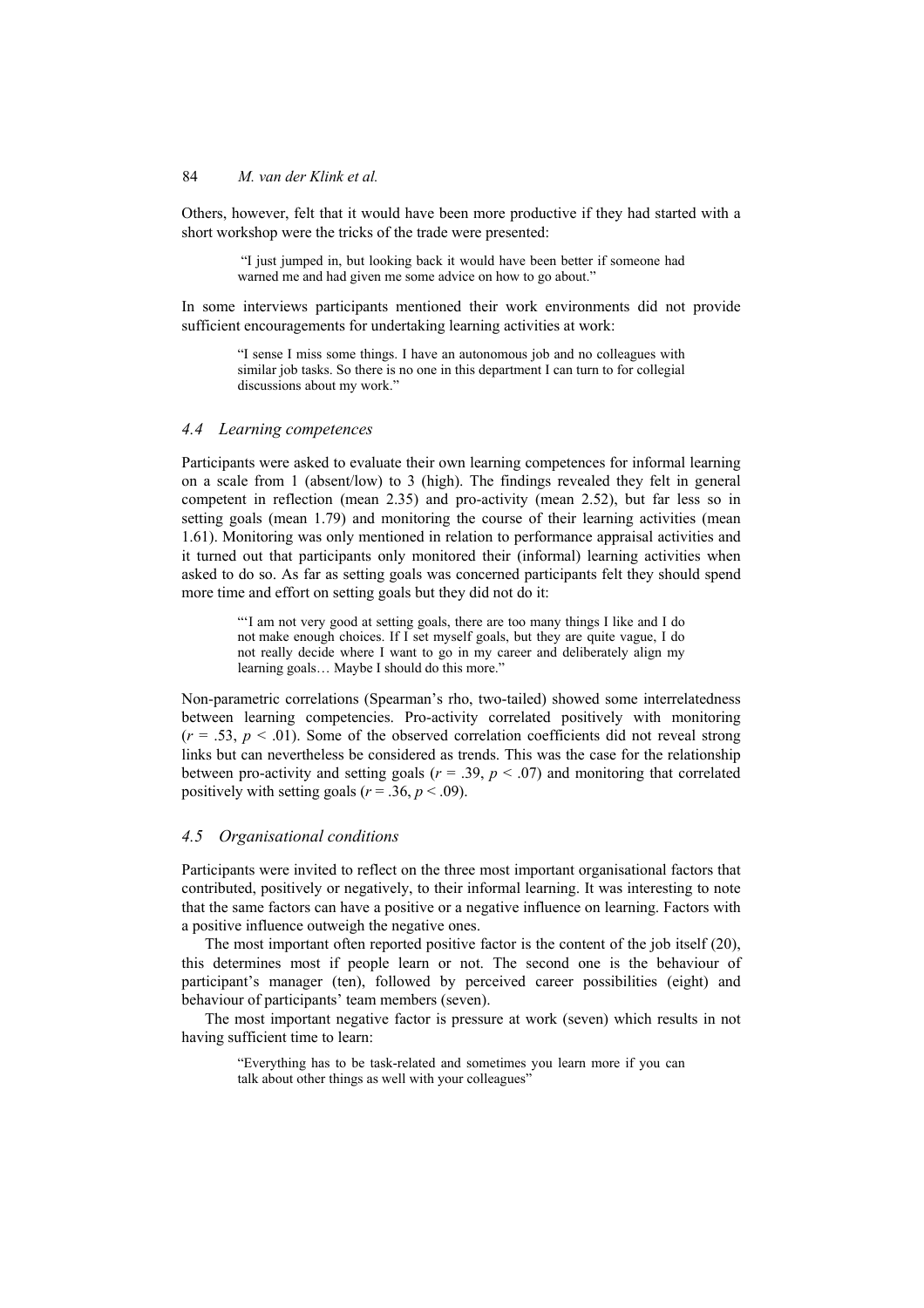However, three participants mentioned that pressure at work had a positive influence; it urged them to learn quickly to get things done:

"If I had more time I would go to courses and conferences but now I have to learn everything quickly by myself."

## *4.6 The impact of employee, job and organisational characteristics on informal learning*

Crosstabs and non-parametric tests were computed to further explore the impact of employee characteristics (age, sex, job tenure, years employment at OUNL) job characteristics (academic-versus non-academic job position, changes in tasks over past two years) and organisational characteristics (behaviour manager, career possibilities, behaviour team members) on the type and transferability of the learning outcomes, the applied learning activities and learning competences, respectively. Here the main findings will be reported.

First the relationship between the various characteristics and the types of learning outcomes will be discussed. The most striking findings are displayed in Table 3. Male participants mentioned more often knowledge as a learning outcome, while female participants mentioned more often skills. Participants who indicated there was a change in the content of their job more often mentioned skills as learning outcome: 71% of all learned skills were mentioned by participants who reported some changes in the content of their job over the last two years. The length of time one works in a job is related to the nature of the learning outcome. Participants who worked less than six years in their current job mainly reported skills as learning outcomes (61%). Though these were the most striking findings Chi-square tests revealed that there appears to exist a close link between job change and type of learning outcomes:  $X^2$  (2,  $n = 24$ ) = 8.80,  $p = .025$  but these close links were not observed for gender and years in current job.

|                                 | Knowledge | Skills  | <i>Attitudes</i> | Total       |
|---------------------------------|-----------|---------|------------------|-------------|
| Man                             | 12 (38%)  | 15(47%) | 5(16%)           | $32(100\%)$ |
| Women                           | 5(16%)    | 20(63%) | 7(21%)           | $32(100\%)$ |
| Job change yes                  | 6(17%)    | 25(71%) | $4(11\%)$        | 35 (100%)   |
| Job change no                   | 11(38%)   | 10(34%) | 8(28%)           | 29 (100%)   |
| $<6$ years in current job       | 8(22%)    | 22(61%) | 6(17%)           | $36(100\%)$ |
| Six to ten years in current job | 6(28%)    | 10(48%) | 5(24%)           | $21(100\%)$ |
| $>10$ years in current job      | $3(50\%)$ | 2(33%)  | 1(17%)           | $6(100\%)$  |

**Table 3** Employee and job characteristics and the types of learning outcomes

The impact of the various employee, job and organisational characteristics on the transferability of learning outcomes is displayed in Table 4. Here only the main findings will be reported. Male participants tend to acquire more often learning outcomes that can be characterised as specific/job-related. Participants who indicated that during the past two years some changes in the content of their jobs occurred tend to more often report learning outcomes that can be characterised as generic, while participants who stated their job did not change report more often learning outcomes in the category specific/job-related. There seems to exist a link between age and transferability.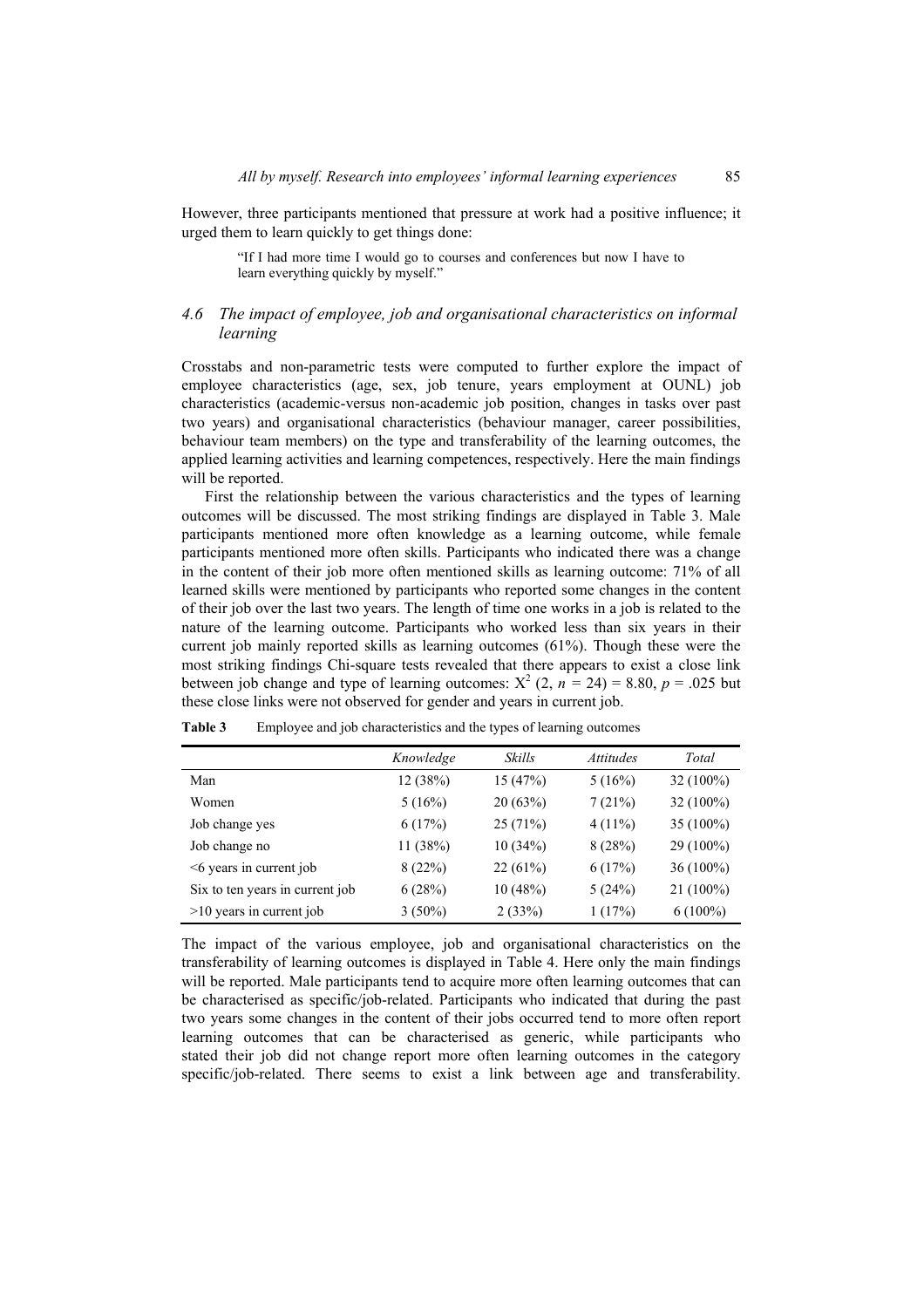Participants younger than 41 more often mentioned learning outcomes in the category very generic compared to participants over 50. The latter group of participants more often mentioned learning outcomes that can be considered as specific/job-related. However, Chi-square tests revealed only a close link between job change and transferability of learning outcomes  $X^2$  (2,  $n = 24$ ) = 6.48,  $p = .05$  but not for the other two variables displayed in Table 4.

|                | Specific/job related | Generic    | Very generic | Total       |
|----------------|----------------------|------------|--------------|-------------|
| Man            | 10(31%)              | $13(41\%)$ | 9(28%)       | $32(100\%)$ |
| Women          | 5(16%)               | 14(44%)    | 13(41%)      | $32(100\%)$ |
| Job change yes | $4(11\%)$            | $18(51\%)$ | 13(37%)      | $35(100\%)$ |
| Job change no  | 11 (38%)             | 9(31%)     | 9(31%)       | 29 (100%)   |
| Age $\leq 41$  | 1(8%)                | 5(38%)     | 7(54%)       | $13(100\%)$ |
| Age $41 - 50$  | 6(21%)               | 12(43%)    | 10(36%)      | 28 (100%)   |
| Age $>50$      | 8(35%)               | 10(43%)    | 5(22%)       | $23(100\%)$ |

**Table 4** Employee and job characteristics and the transferability of learning outcomes

Further analysis of the data regarding learning activities was restricted to the three main learning activities that were reported by the participants: individual learning by doing; talking to colleagues; reading literature and websites.

None of the job characteristics was related with the number of times these three learning activities were carried out and only one employee characteristic appeared to be linked. Participant's employment tenure at this university correlated negatively with talking to colleagues  $(r = .36, p < .09)$ , as non-parametric correlations showed (Spearman's rho, two-tailed), indicating that with an increase of years employed at this university participants tend to rely less on their colleagues as a source for learning. In addition, the analysis revealed that reflection, one of the four learning competences, correlated positively with reading literature and websites ( $r = .42$ ,  $p < .04$ ).

Finally, the analysis focused on the possible impact of the employee, job and organisational characteristics on participants' learning competences. A Mann-Whitney *U* test revealed a weak significant difference in the pro-activity levels of females ( $Md = 3$ ,  $n = 11$ ) and males ( $Md = 3$ ,  $n = 12$ ),  $U = 43$ ,  $z = -1.75$ ,  $p = .08$ ,  $r = .36$ ), indicating that female participants reported higher pro-activity levels than their male participants did. Participants who mentioned the availability of career possibilities as an important condition for their informal learning more often reported higher levels on their goal setting competence  $(Md = 2, n = 8)$   $(Md = 1, n = 16)$ ,  $U = 33.5$   $z = -2.01$ ,  $p = .06$ ,  $r = .41$ ) but here too the link seems to be fairly modest.

#### **5 Conclusions and discussion**

The main goal of this study was to analyse the character of informal learning and to increase our understanding of employees' informal learning experiences. In total 24 employees of the Dutch Open University were interviewed about their informal learning experiences and the factors that contributed, positively or negatively, to their informal learning. First we will attempt to address the research questions, followed by methodological considerations and some issues that require further discussion.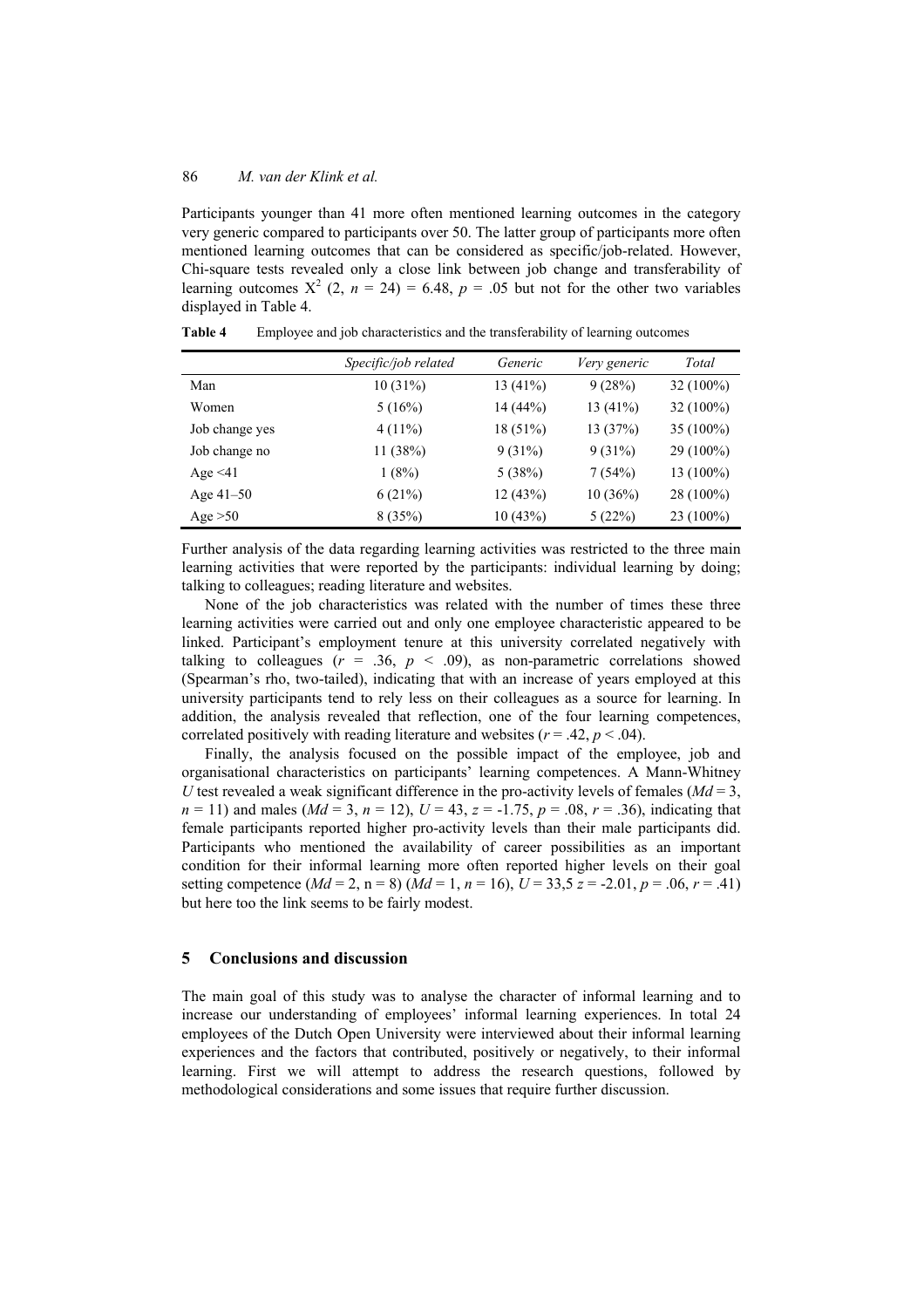The first research question concerns the kinds of learning activities and learning outcomes. The findings clearly demonstrate the broad range of learning outcomes reported by the participants varying from knowledge, skills and attitudes. To specify these outcomes, the job specificity of the outcomes was considered; this reveals that most of the learning outcomes can be labelled as generic or very generic and only a limited amount of learning outcomes was labelled as specific/job related. The fact that learning outcomes show a scattered picture about what is learned and does not show simultaneous competence development of the whole cluster of knowledge, skills and attitudes, prompts us to question the value of what is learned for the fulfilment of the job. It can be assumed that it is beneficial to upgrade generic skills but one can suppose that a more systematic approach to learning, both formal and informal, would reveal a more complete range of competences to be trained.

All learning outcomes have in common that they are strongly related to participants' job tasks and changes in these tasks. Although the jobs themselves might not have changed so much, even minor changes in work methods, equipment and policies provide ample opportunity for informal learning at work. So in most cases this learning is not completely deliberate but more or less forced by changes in participants' jobs. Most learning outcomes however are not restricted to participants' jobs. The majority of these learning outcomes are more generic in nature and can also be applied in other settings than participants' current jobs. In the light of the rapid changing, dynamic labour market and the increasing need to remain employable throughout the entire career these results would be very promising. Our findings that informal learning outcomes are not restricted to current jobs settings are not in accordance with the results of several researchers who have pointed out the lack of transfer as a negative side-effect of informal learning (see, for example, Nijhof et al., 2006).

Three learning activities most often mentioned by the participants are 'individual learning by doing', 'talking to colleagues', and 'reading literature/websites'. Participants obviously favoured activities with high levels of internal locus of control. Activities that require more collaboration, such as discussions in meetings or participation in projects were not or hardly mentioned. Informal learning is in fact a lonely activity, where not only an explicit consideration or feedback is lacking about the learning that is needed to fulfil a job, the results also show that the learning process itself is very often an individual action undertaken. These results concur with findings of previous studies among professionals (e.g., Kwakman, 2003). From the 102 answers given on the question how one learned, only 29 refer to learning by communicating with others. It is noticeable here that also learning from virtual communities is not mentioned as a powerful way of learning. Given the considerable amount of social media and the fact that virtual networking belongs to the core business of this university it could have been expected to be more important.

When learning activities are combined with types of learning outcomes it appears that 'individual learning by doing' and 'talking to colleagues' are the two activities most often undertaken for the acquisition of skills, whereas knowledge-based learning outcomes are more related to 'reading literature and websites'. Apparently, there exist some patterns between learning activities and type of outcomes. However, the limited number of participants in this study does not allow firm conclusions in this respect.

The second research question goes into the efficiency of informal learning. The general picture of this study about the character and the efficiency of informal learning is that participants themselves evaluate their learning in a positive way, but not as a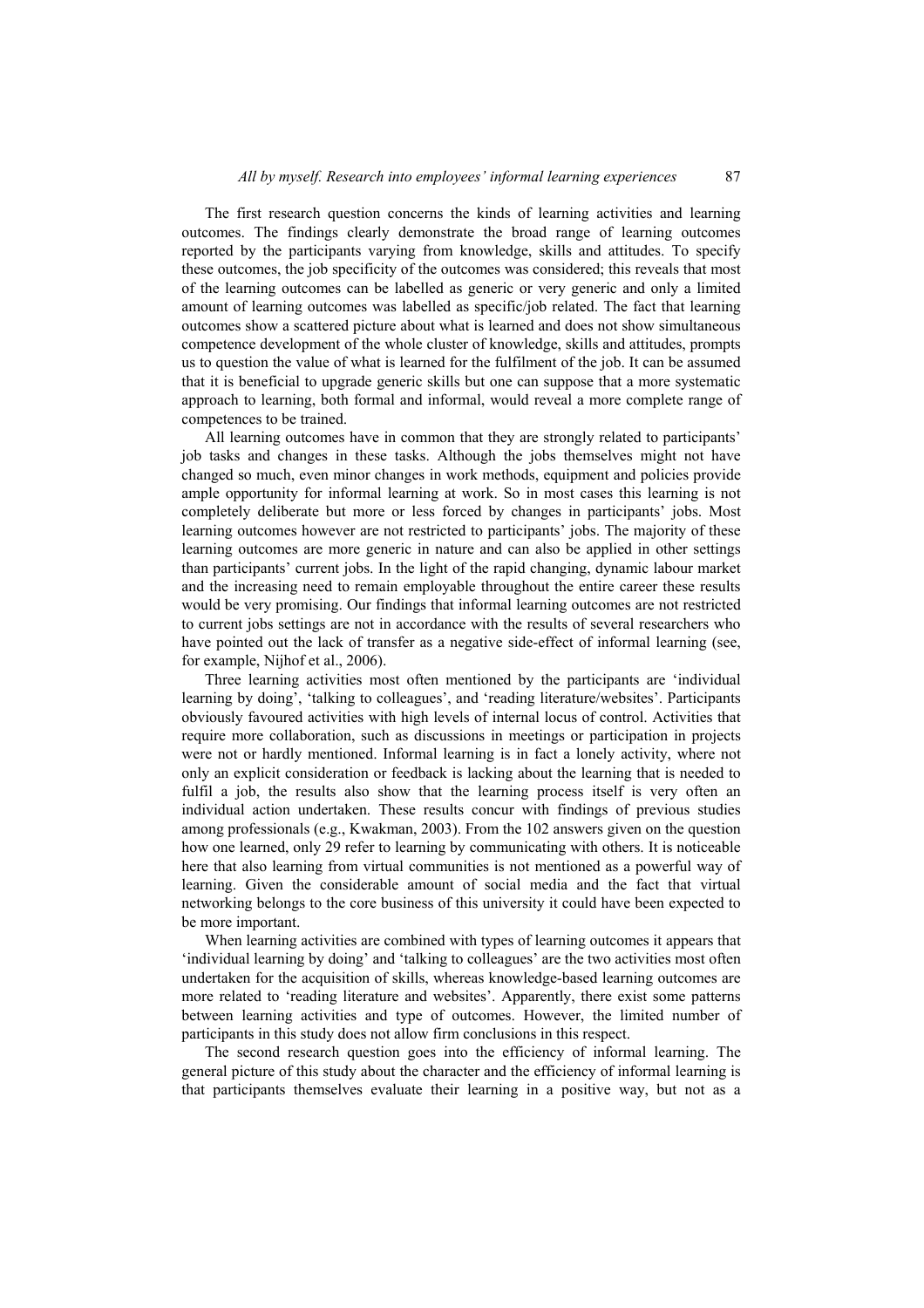systematic or vital activity. When asked to consider the effectiveness of their informal learning activities, participants' responses were rather mixed. Some respondents felt that it would have been more productive if they had started with a formal training, others mention the lack of support of their work environment. In the whole the picture of informal learning as we encountered it in this research does not indicate a picture of efficiency. The picture is that the content of the job is the main factor driving people to learn, small changes in the job incite to learn new things, that also means that doing the same job for a long time is detrimental to learning. There seems to be almost no discussion or feedback of management or colleagues about changes in competency requirements and learning plans. The positive element is that participants themselves are in general satisfied with their learning.

The relevance of the question of the efficiency of informal learning is stressed by the results from a survey conducted within the same university showing that participation in formal learning activities appeared to be modest. On average employees participated for four days in formal job-related training and three days in other formal training activities during the last 12 months (van der Klink et al., submitted). This means that this university strongly relies on informal learning as a way to update and upgrade competences.

The third research question concerns the participants' levels of their learning competences for informal learning. Previous studies, (see, for example, Zimmerman, 2006; Van Eekelen et al., 2006) indicated the need for learning competencies such as pro-activity, goal setting, monitoring and reflection. At the same time however these studies revealed the lack of these competences among substantial groups of employees.

In our study the evaluation of the own competences regarding learning reveals a weak score especially in the goal setting (mean 1, 79) and in the monitoring of the own learning activities (mean 1.61), reflexion (mean 2.35) and pro-activity (mean 2.52) seem to be further developed.

Since the findings show that these first two learning competences are not fully developed it appears that participants' informal learning is only to a limited extent a deliberate act and seems to be primarily determined by the here and now of the immediate job demands. Our findings are in line with the notions expressed by Ellinger (2004) who states that the idea of the learner as a self-directed learner who oversees different options and carefully plans and monitors his own learning trajectory and career is perhaps more an ideology than an empirical proven fact (Van der Klink et al., 2007).

The fourth research question deals with the various characteristics of the employee, the job and the organisation that shape the participants' informal learning activities and its outcomes. With regard to organisational characteristics the participants mentioned much more conditions with a positive impact on their informal learning than negative ones. The findings suggest that participants' informal learning is mainly stimulated by their current job tasks. The effect of other organisational or job characteristics is, according to the participants statements, quite modest or even absent. This was also observed in the results of the non-parametric analyses which did not reveal multiple or strong relationships. The impact of employee characteristics on informal learning seems to be slightly more significant. For example the learning outcomes mentioned by the female participants were more often classified as skills instead of knowledge and were also more often classified as generic instead of specific. Though older participants (over 50) reported more often specific, job related outcomes the non-parametric analysis provided no evidence to suggest a strong relationship between ages and learning outcomes. Nevertheless these findings concur with an extensive body of research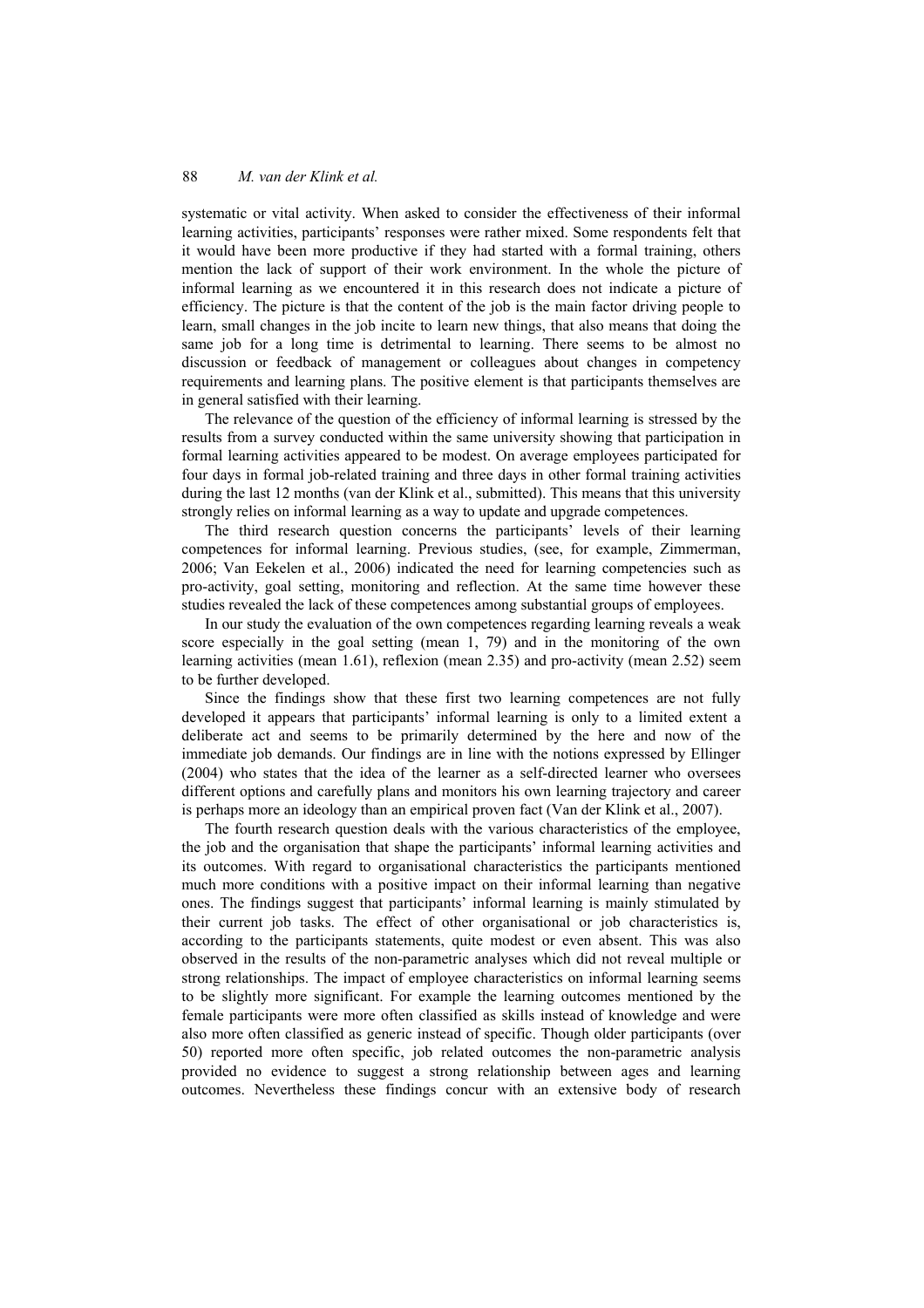claiming that with the increase of age employees become more focused on their current (restricted) job demands (Van der Heijden et al., 2009) and are less engaged in learning experiences that result into broadly applicable skills and knowledge. From an employability perspective this can be considered as less favourable.

The analysis of possible links between organisational, job and employee characteristics on the one hand and learning outcomes and learning activities on the other hand revealed some relationships, but in general one can state that the number of links and their strengths are quite modest. The same applies for the investigation of links with participants' learning competences. Some characteristics seem hardly to matter at all. This holds, for example, for the nature of the job position (academic versus non-academic). The only factor that appeared to be influential was the change in jobs. When participants indicated some changes in their job over the last two years they more often reported skill-based learning outcomes and their learning outcomes appeared to be more transferable to other jobs.

With regard to the set up of this study the following advantages and limitations need to be taken into account. Firstly, Ashton (2004) criticised the current body of studies into informal learning, since the majority investigated small samples, with an almost exclusive focus on the learning process itself, ignoring all kinds of factors related to jobs and organisational structures. These points were taken into account during the set up of our study. Though a number of 24 participants seem to be quite modest, compared to other qualitative studies in the domain of informal learning (see, for example, Koopmans, 2006; Van Eekelen et al., 2006) a group of 24 is quite substantial. This was confirmed by our data. The last interviews did not really deliver new insights and thus saturation of the main concepts was achieved with this group of 24 participants. On the other hand the number of participants does not allow firm conclusions regarding the patterns between various employee-, job- and organisational characteristics on the one hand and informal learning activities, learning outcomes and learning competencies on the other. The number of participants is too modest for the application of advanced statistical techniques and cautious interpretation of the non-parametric statistical techniques is of utmost importance.

Secondly, all data were collected within the same organisation, i.e., the Open University of the Netherlands, which reduces the possibilities for generalising our findings. As we stated, it was not our purpose to strive for generalisation. Including different employee categories, working in different departments in different kinds of jobs, allowed us to investigate a heterogeneous purposeful sample with sufficient attention for the various organisational and job characteristics that shape informal learning.

Thirdly, the sample does not allow to draw conclusions about the quantitative occurrence of informal learning in the organisation. Nor can we draw conclusions about the total range of informal learning activities, as we asked respondents to focus on the two or three main informal learning experiences in the last two years. Thus the study did not capture the entire range of participants' informal learning experiences.

For further research we recommend to consider expanding the number of participants in order to allow the application of more powerful statistical techniques. Though surveys are often applied for collecting data of large respondent groups, and even have been applied for studies into informal learning as the studies of Borghans et al. (2006), Lohman (2005) and Skule (2004) demonstrated, there is a danger that surveys do not capture the nuances and subtleties that are usually attached to informal learning experiences (see Nijhof et al., 2006). This is especially a concern since our interviews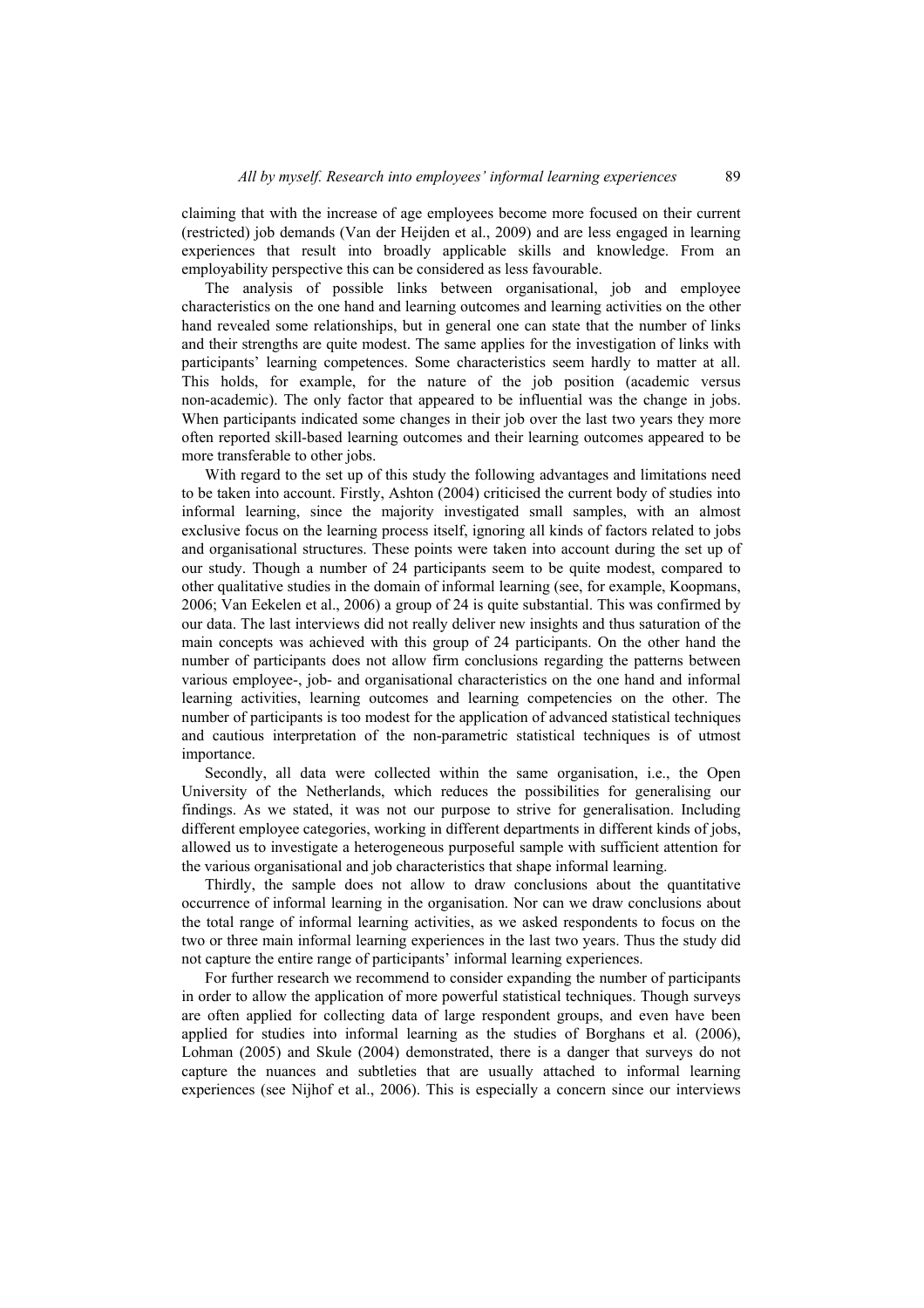revealed that many respondents experienced difficulties in recalling their informal learning experiences. In our study we applied an indirect approach by first inviting participants to list their current job tasks and the changes that occurred in their work over the past two years and subsequently we asked them to recall their informal learning. This indirect approach is recommendable because simply posing the question 'what did you learn in your work?' will presumably not result into rich and adequate descriptions of employees' learning experiences. Apparently, respondents need some time and triggers that enable them to better recall their informal learning. It is questionable whether surveys will offer the right stimuli to support respondents in this respect. A possible solution, though quite costly, was proposed by Raemdonck (2006) who used questionnaires for investigating the learning competencies of lower qualified workers but assured that these were individually administered in face to face sessions with a researcher.

Finally we would like to emphasis further research into recalling prior informal learning experiences since the rise of procedures for accreditation of prior learning, for employees' individual development plans, and for other kinds of assessments that attempt to collect employee's reservoir of prior learning experiences as a starting point for future learning endeavours. Most procedures 'assume' that employees are able to produce their prior learning immediately without any cues and triggers. Our research proved that this assumption is invalid. If we want employees to reflect on their informal learning experiences then we need to be serious about delivering the right learning infrastructure that enables them to do so.

Our study showed that it remains questionable to what extend informal learning can be considered as a powerful and efficient way to improve employees' competences. An organisational HRD policy that primarily relies on the power of its employees' informal learning activities seems to be insufficient to secure competency development and is perhaps even very hazardous for assuring employees' employability in the long run.

#### **References**

- Ashton, D.N. (2004) 'The impact of organisational structure and practices on learning in the workplace', *International Journal of Training and Development*, Vol. 8, pp.43–53.
- Borghans, L., Golsteyn, B. and De Grip, A. (2006) *Meer werken is meer leren. Determinanten van kennisontwikkeling*, (More working is more learning. Determinants of knowledge developments), CINOP, Den Bosch, the Netherlands.
- Boud, D. (2006) 'Creating the space for reflection at work', in Boud, D., Cressey, P. and Docherty, P. (Eds.): *Productive Reflection at Work*, pp.158–169, Routledge, London/New York.
- Ellinger, A. (2004) 'The concept of self-directed learning and the implications for Human Resource Development', *Advances in Human Resources Development*, Vol. 6, No. 2, pp.158–177.
- Jarvis, P. (1987) *Adult Learning in the Social Context*, Croom Helm, London.
- Knight, P., Tait, J. and Yorke, M. (2006) 'The professional learning of teachers in higher education', *Studies in Higher Education*, Vol. 31, No. 3, pp.319–339.
- Koopmans, H.J.M. (2006) *Professionals Organiseren Informeel Leren* (dissertation), Eburon, Delft.
- Kwakman, K. (2003) 'Factors affecting teachers' learning participation in professional learning activities', *Teacher and Teacher Education*, Vol. 19, pp.149–170.
- Lave, J. and Wenger, E. (1991) *Situated Learning: Legitimate Peripheral Participation*, Cambridge University Press, Cambridge.